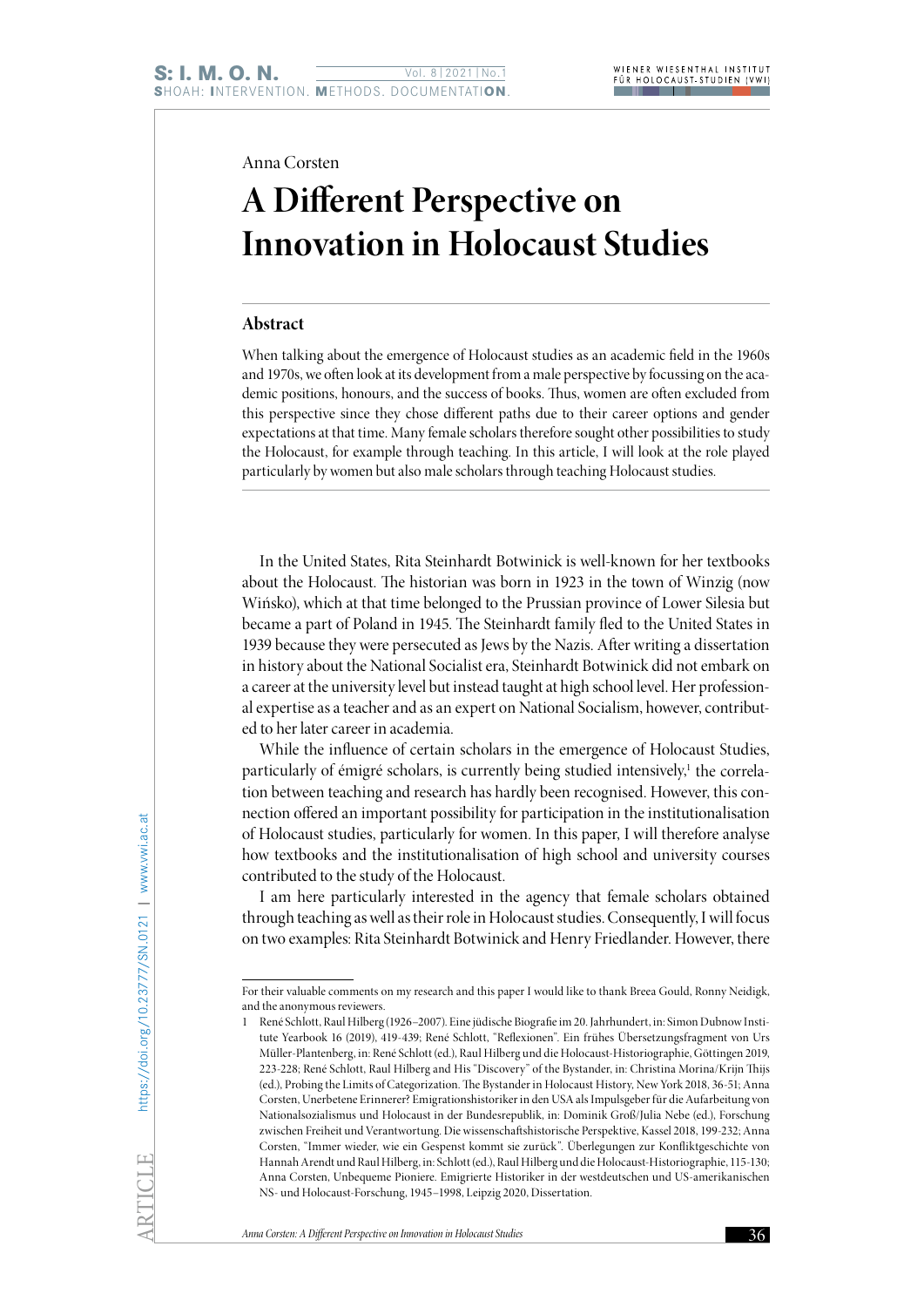are many different possibilities to shape Holocaust research other than teaching. Thus, I will also briefly hint at Lucy Dawidowicz and her contribution to Holocaust studies.

While an intellectual biography of Dawidowicz was recently written and published by Nancy Sinkoff,<sup>2</sup> there is only one article dealing with the work of Henry Friedlander, written by Doris Bergen,<sup>3</sup> and none dealing with Rita Steinhardt Botwinick. This paper relies on research conducted on the archival papers of Henry Friedlander, which can be found in the United States Holocaust Memorial Museum (USHMM), as well as research conducted for the dissertation *Unbequeme Pioniere* that I defended in July 2020. In addition, I conducted an interview in 2018 with Ronnie Laudner, the daughter of Rita Steinhardt Botwinick, who also provided material from her mother's papers. However, there are no archival papers pertaining to Steinhardt Botwinick so far. As a result, this paper is based on different types of sources and secondary materials.

### **Rita Steinhardt Botwinick and the Career Opportunities for Women in Holocaust Studies**

More than twenty years after she had left Germany as a young woman of sixteen years in 1939, Steinhardt Botwinick visited her hometown, Winzig, in her forties in order to participate in a get-together that the former minister of Winzig had planned for the former inhabitants of the town, most of whom had to leave after the town was declared to be part of Poland after the end of the Second World War in the Potsdam Agreement of August 1945. Steinhardt Botwinick, however, had already been persecuted before the Soviets arrived in Winzig.4

She was the youngest of four children. Her parents led a stock-breeding enterprise.5 Like many members of her generation who fled to the United States, Steinhardt Botwinick wrote a memoir published in 2015 in which she recalled the memories of her youth. In retrospect, she described the street battles in the Weimar Republic, in which different political organisations fought for or against the government in place. According to Steinhardt Botwinick, many people in Winzig "yearned for the defunct monarchy".6 Hitler's rise to power in 1933 and the regime change that followed impacted the daily life of the Steinhardt family almost immediately. Starting in April 1933, SA troops watched the Steinhardt's house. Neighbours who wanted to visit the family were threatened with violence and soon avoided the house.7 In so doing, the SA expelled the Steinhardt's from the community of the town. After the Nuremberg Laws came into force in 1935, the parents sent Rita Steinhardt (later Botwinick) and her youngest brother Friedel to Breslau (now Wrocław) since there was a bigger Jewish community there. Her older brother Dicker had followed a Hebrew Immigrant Aid Society (HIAS) group to the Netherlands that was planning to leave

<sup>2</sup> Nancy Sinkoff, From Left to Right. Lucy S. Dawidowicz, the New York Intellectuals, and the Politics of Jewish History, Detroit 2020.

<sup>3</sup> Doris L. Bergen, Out of the Limelight or In. Raul Hilberg, Gerhard Weinberg, Henry Friedlander, and the Historical Study of the Holocaust, in: Andreas Daum/Hartmut Lehmann/James Sheehan (ed.), The Second Generation. Émigrés from Nazi Germany as Historians, New York 2016, 229-243.

<sup>4</sup> Rita Steinhardt Botwinick, Gratefully Yours, From Nazi Untermensch to a Patch in the Rose Garden. A Historic Memoir, Amherst, NY 2015, 150-152.

<sup>5</sup> Ibid, 20-21.

<sup>6</sup> Ibid, 9.

<sup>7</sup> Ibid, 29-31.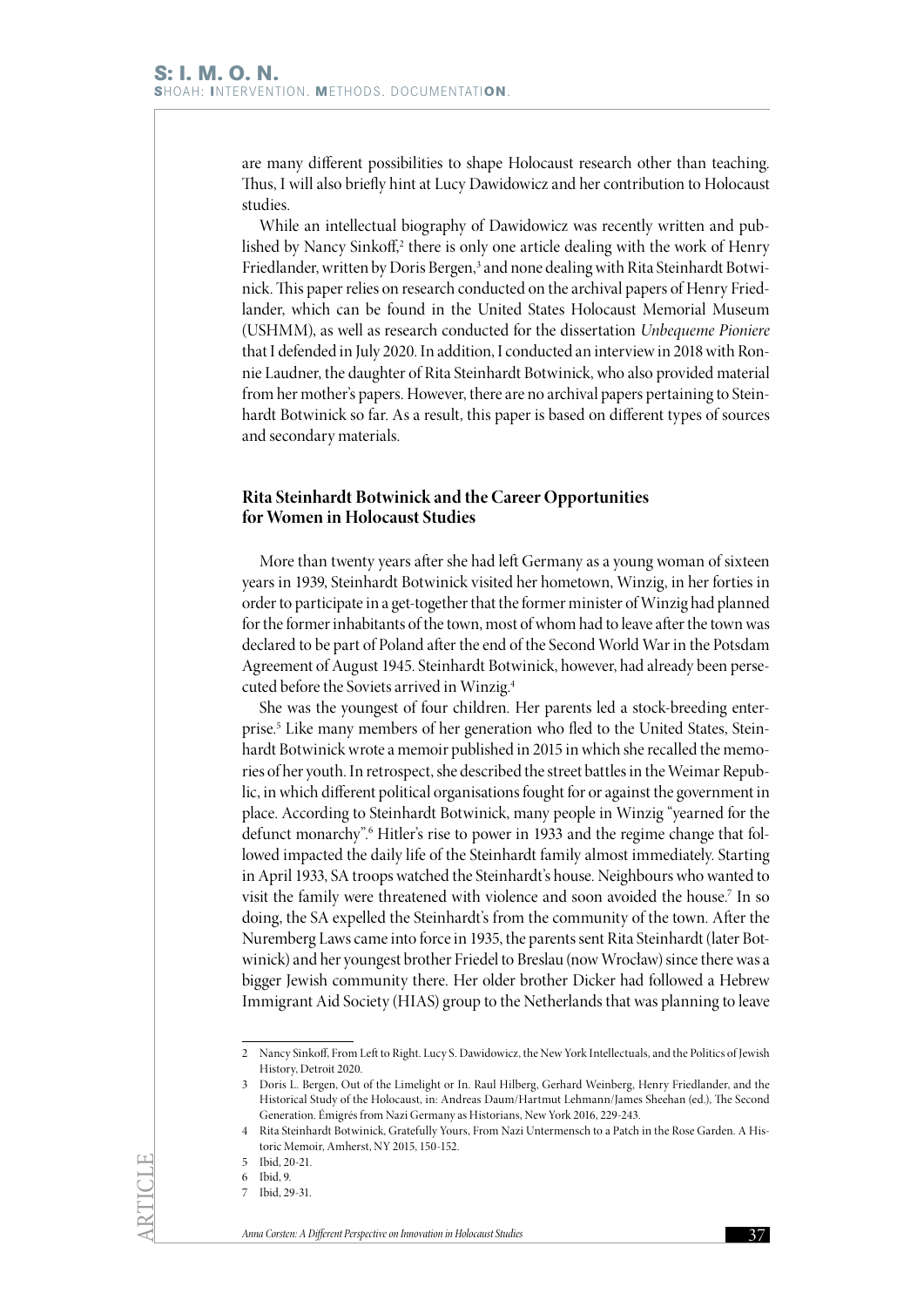for Palestine. When Germany invaded the Netherlands, he became part of the underground resistance.<sup>8</sup> Walter, the oldest brother, had received a student visa to the United Kingdom. After being declared an enemy alien during the course of the war, the UK sent him to Australia, where he was confined in Camp Hay but later allowed to return to the UK. All the siblings survived.

By 1938, Steinhardt Botwinick's parents had started to prepare to emigrate to the United States. In her memoirs, she emphasised the traumatic shock of the November Pogroms, during which her father was able to escape deportation only by accident. She suppressed the memory over many subsequent decades. On 9 November, her mother had taken Rita and her brother home from Breslau since she feared for their lives. In 1939, the parents and both younger children fled to the United States via the Netherlands. They settled in New York City.<sup>9</sup> Steinhardt Botwinick and her brother desperately wanted to fit in during the first few months in their new country, particularly after their experience in Nazi Germany. They even planned to convert to Christianity, but never did.10 The family had relatives in New York and could stay with them until they settled. Steinhardt Botwinick went to school in Orange County, New York, where she experienced the support of the headmaster, teachers, and students, which helped her to graduate when she was eighteen years old.<sup>11</sup>

Steinhardt Botwinick planned to study journalism and history after finishing school. "The power of words had attracted me since I learned to read. History was a natural adjunct, an outgrowth of the Nazi years, of the war."12 Like many émigré scholars, she perceived her biographical experience as having influenced her decision to study history. Thus, she enrolled at the University of South Carolina in Columbia, where she completed her bachelor's degree. She decided to go to South Carolina for two reasons: First, the university library had offered her a job and a stipend which allowed her to pay her tuition and other costs. Second, she was infatuated with her high school biology teacher, who had studied at the University of South Carolina.13 When her professor encouraged her to proceed with a master's programme, she applied to different universities that were closer to New York City. At Columbia University, she was met with a refusal because the quota for Jewish students had already been filled.14 Many US universities, particularly the Ivy League schools, applied quotas for Jewish students until the 1960s.<sup>15</sup> Other well-known émigré scholars, like George L. Mosse, were denied because of the same quota. Mosse, a pioneer of the study of fascism, was also not accepted at Columbia University due to the quota. Mosse went on to do his PhD at Harvard University. For Rita Steinhardt Botwinick, this was the first time that she encountered antisemitism openly in the United States, as she recalled in her memoirs. In Passaic, New Jersey, she started working at a small newspaper but soon decided to proceed with her master's at Brooklyn College. In the early postwar years, Steinhardt Botwinick received American citizenship.16 She taught at a high school after raising her children and simultaneously wrote her dissertation on the history of Winzig between 1933 and 1946 at St.

8 Ibid, 45-46.

ARTICLE

15 Jost Hermand, Deutsche Juden jenseits des Judentums. Der Fall Gerhard/Israel/Georg L. Mosse, in: Jahrbuch für Antisemitismusforschung 3 (1994), 178-193, here 183.

<sup>9</sup> Ibid, 75-86.

<sup>10</sup> Ibid, 91-93.

<sup>11</sup> Ibid, 105-108.

<sup>12</sup> Ibid, 110.

<sup>13</sup> Ibid, 106.

<sup>14</sup> Ibid, 136-137.

<sup>16</sup> Botwinick, Gratefully Yours, 137-139.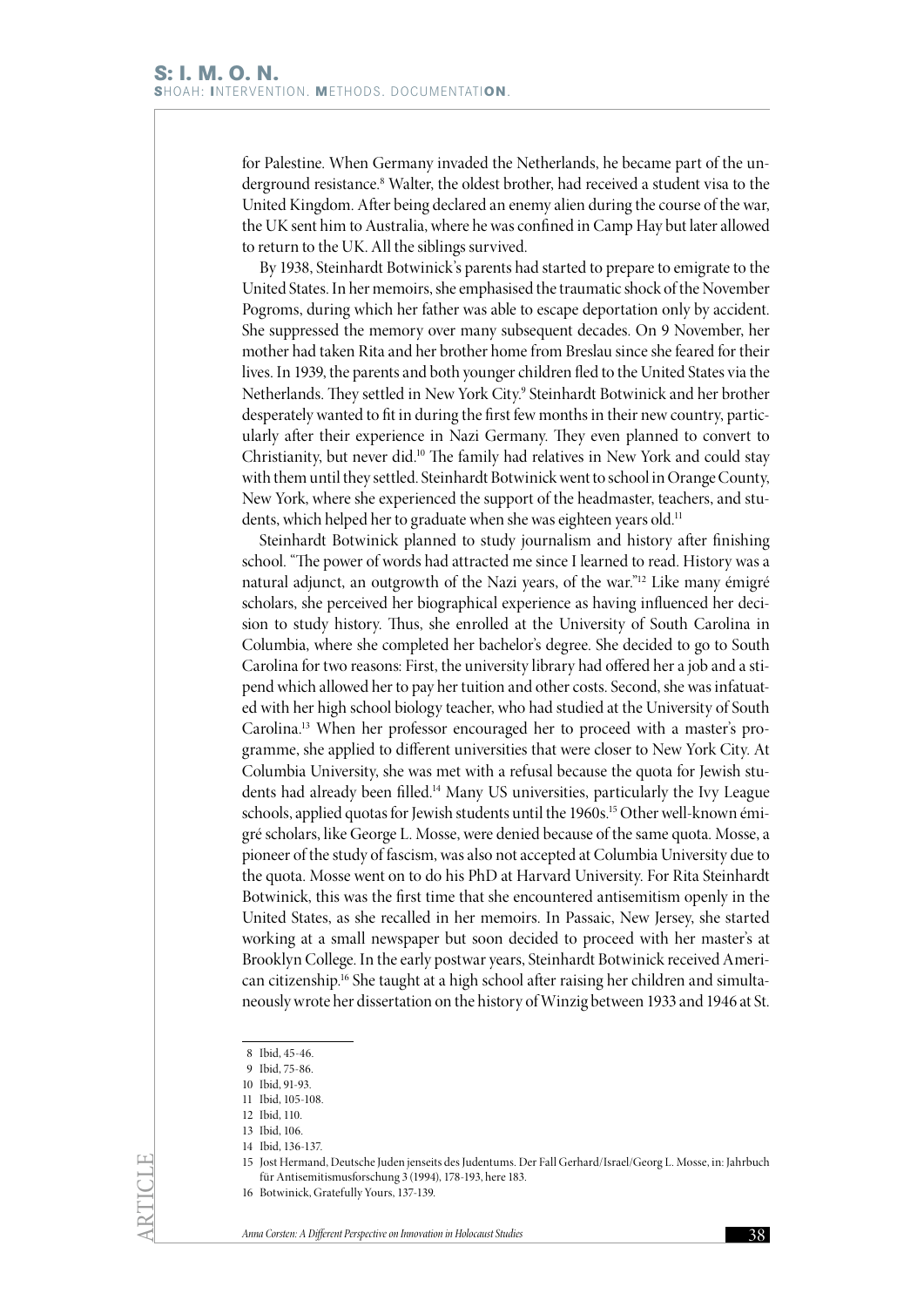John's University in Queens. Primarily due to the typical gender role allocation of the 1950s and 1960s, Steinhardt Botwinick's career was postponed, although she emphasised that her husband was emancipated and supported her finishing her PhD.17 The historian received her doctoral degree in 1973. Until 1979, she taught psychology and social sciences at Herricks High School in Roslyn, New York.

In her dissertation, Steinhardt Botwinick studied a topic that was personally close to her. In her memoirs, she recalled that she had intended to write a history of Winzig for some time. One of her professors encouraged her to do so. Although Steinhardt Botwinick did not directly reflect on her decision to study a crucial part of her own life, it becomes obvious that her biographical experience drove her to do so. This can be seen in certain passages of her dissertation. In her book, *Winzig, Germany, 1933– 1946*, Steinhardt Botwinick included her own memories about her life in the town, which was atypical for émigré scholars. Other Holocaust researchers like Raul Hilberg, Gerhard Weinberg, and Henry Friedlander, the latter of whom had survived several concentration camps and emigrated to the United States in 1947, did not include their experiences in Germany and Austria in their scholarly work. Hilberg even tried to hide his émigré background by emphasising that he had fought in the US Army during the Second World War in the biographical note to his opus magnum *The Destruction of the European Jews*, which was published in 1961, since he feared that his background could be seen as a limitation to his objectivity.18 Steinhardt Botwinick, however, explained that her main motive to write her dissertation could be found in the "personal relationship of the author to the town".19

Steinhardt Botwinick analysed sources from the city of Winzig, interviewed former residents, and incorporated her own memories, particularly when describing antisemitism in town.20 She applied a "worms-eye view" in order to understand the behaviour of "ordinary" people.<sup>21</sup> Her aim was to explain why so many Germans suggested during the immediate postwar years that they had not been able to fight National Socialism. To do so, Steinhardt Botwinick told the story of Winzig in a chronological way, starting in the nineteenth century and then focussing on the time period from 1933 until 1946. Collaboration with the Nazis, the majority's passivity, and antisemitism were her main topics of interest. Winzig, a part of Silesia, belonged to Prussia. The majority, about 85 per cent, of the population was Protestant and held conservative views. Only about 15 per cent were Catholic and less than one per cent were Jewish.22 Only five to ten per cent of Winzig's population had received a high school diploma. A handful of people went to university. Steinhardt Botwinick regarded the revolution of 1918, when the monarchy fell, as a caesura in the town's history, since most Winzigers had favoured the monarchy over democracy.<sup>23</sup> Nevertheless, the residents of Winzig were by no means convinced supporters of the NSDAP, as Steinhardt Botwinick emphasised. Instead, they were unable to resist the violent threat of the SA. After 1933, they remained "uncommitted to the Third Reich. They protected themselves with silence and conformity."<sup>24</sup> However, the majority of the population welcomed the regime change in 1933 since it brought economic

<sup>17</sup> Ibid, 138-140.

<sup>18</sup> Raul Hilberg, The Destruction of the European Jews, Chicago 1961.

<sup>19</sup> Rita Steinhardt Botwinick, Winzig, Germany, 1933–1946. The History of a Town under the Third Reich, New York 1992, 2.

<sup>20</sup> Ibid, 43-45 and 70-76.

<sup>21</sup> Ibid, 2.

<sup>22</sup> Ibid, 42.

<sup>23</sup> Ibid, 23-25.

<sup>24</sup> Ibid, 64.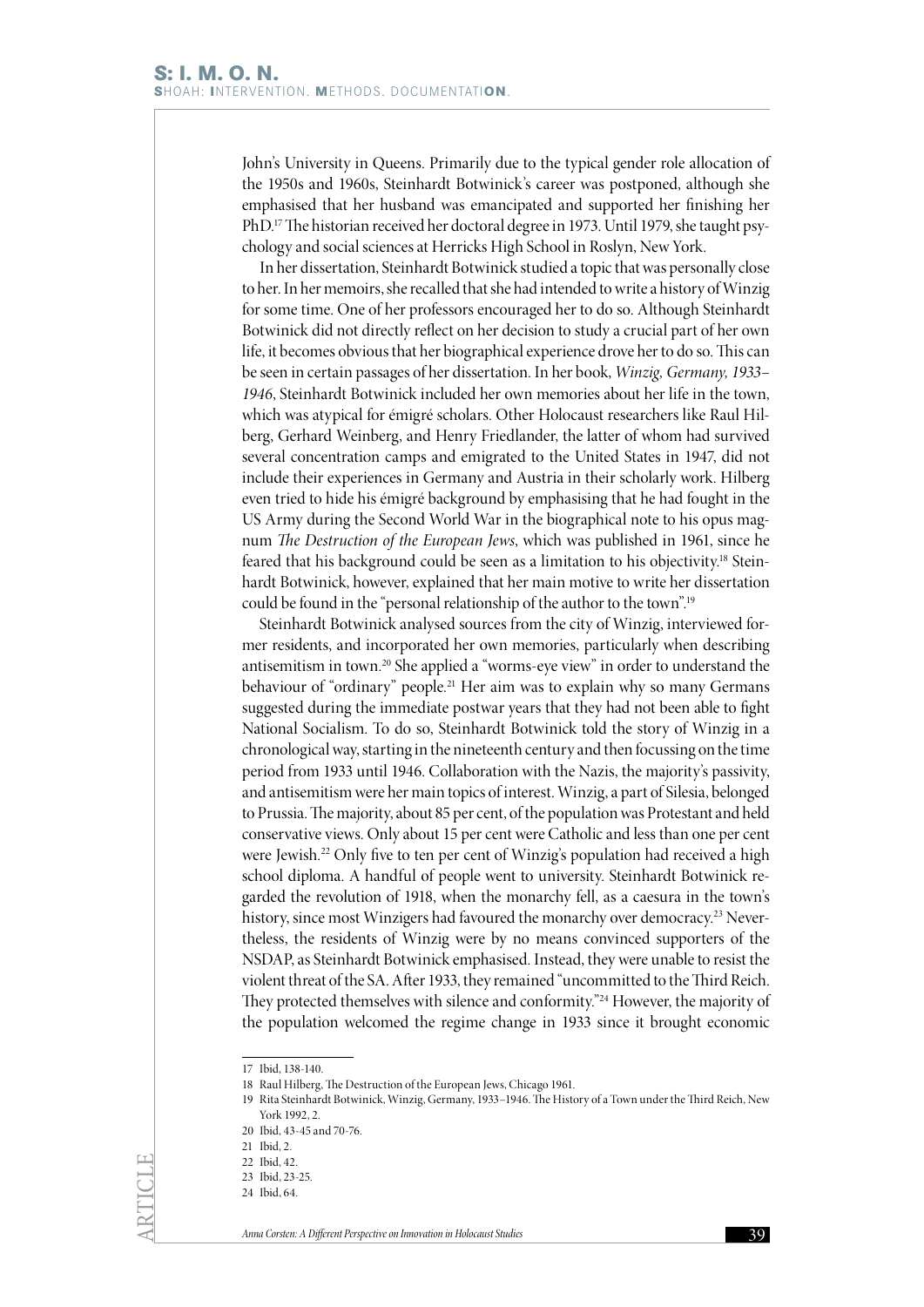growth.25 Only three people, all of whom had been unsuccessful in their lives thus far and had supported the NSDAP since 1930, were responsible for the antisemitic violence that followed, according to Steinhardt Botwinick.

Here, Steinhardt Botwinick analysed the support for the National Socialist regime in ways that had prevailed for the first two decades after the end of the Second World War. German historians in particular were convinced that only a small minority of Germans had given allegiance to National Socialism.26 However, in the 1970s, when Steinhardt Botwinick wrote her thesis, different interpretations had become important. Studies by other émigré historians like George L. Mosse emphasised the role of ideology in the Nazi system – as Steinhardt Botwinick was to do in her later books as well. Mosse argued that a decisive part of German citizens had enthusiastically welcomed and followed Nazism.27 Thus, Steinhardt Botwinick's interpretation was outside the main current of scholarship in the United States in the early 1970s. Historians like Mosse and Fritz Stern had argued that Nazi ideology and antisemitism had prevailed in large parts of the German population.<sup>28</sup>

Nevertheless, by writing the history of National Socialism from a micro-perspective, Steinhardt Botwinick applied an approach that was prominent among émigré historians of her generation but not too successful, especially not in Germany.29 Her history of everyday life in Winzig from 1933 to 1946 was not translated into German. In addition, the scholar's approach differed from those of Holocaust researchers like Henry Friedlander, Raul Hilberg, and Gerhard Weinberg, who had studied the bureaucracy that held the Nazi system together.30 In the United States, her work was disregarded as well. It was only published in 1992, twenty years after she received her PhD, by Praeger Publishers, an educational and academic publishing house which also produces textbooks for middle school through to university level. Winzig seemed to have been too insignificant for the study of National Socialism and did not provide new insights into the system of the dictatorship.

The fact that Steinhardt Botwinick depicted most Winziger as bystanders, whereas she later (like Mosse and Stern) perceived many Germans as having been convinced of Nazi ideology, is difficult to explain. One reason might be found in her personal connection to her hometown. Having experienced former friends excluding her and insulting her at school, she was convinced that they did not act out of persuasion for Nazi ideology but because of fear. This belief was confirmed when her former best friend apologised to her when she visited a reunion of former Winzigers in Germany in 1966.31 Ultimately, Steinhardt Botwinick had written a book about friends and neighbours, people she knew, not about anonymous Germans.

Although Steinhardt Botwinick focussed on the Nazi era, she also described its consequences until 1946. Soviet troops had occupied Winzig. It was later given to

<sup>25</sup> Ibid, 3.

<sup>26</sup> Nicolas Berg, The Holocaust and the West German Historians. Historical Interpretation and Autobiographical Memory, Wisconsin 2015.

<sup>27</sup> George L. Mosse, The Crisis of German Ideology. Intellectual Origins of the Third Reich, New York 1964; George L. Mosse, Masses and Man. Nationalist and Fascist Perceptions of Reality, Detroit 1987; George L. Mosse, Nationalism and Sexuality. Respectability and Abnormal Sexuality in Modern Europe, New York 1984; George L. Mosse, Nazi Culture. Intellectual, Cultural and Social Life in the Third Reich, Madison 2003.

<sup>28</sup> Fritz Stern, The Politics of Cultural Despair. A Study in the Rise of the Germanic Ideology, Berkeley 2002.

<sup>29</sup> Henry R. Huttenbach, The Destruction of the Jewish Community of Worms, 1933–1945. A Study of the Holocaust Experience in Germany, New York 1981; Corsten, Unbequeme Pioniere.

<sup>30</sup> Henry Friedlander, The Origins of Nazi Genocide. From Euthanasia to the Final Solution, Chapel Hill 1995; Raul Hilberg, The Destruction of the European Jews, New Haven 2003; Gerhard L. Weinberg, A World at Arms. A Global History of World War II, Cambridge/New York 2005.

<sup>31</sup> Steinhardt Botwinick, Gratefully Yours, 150-154.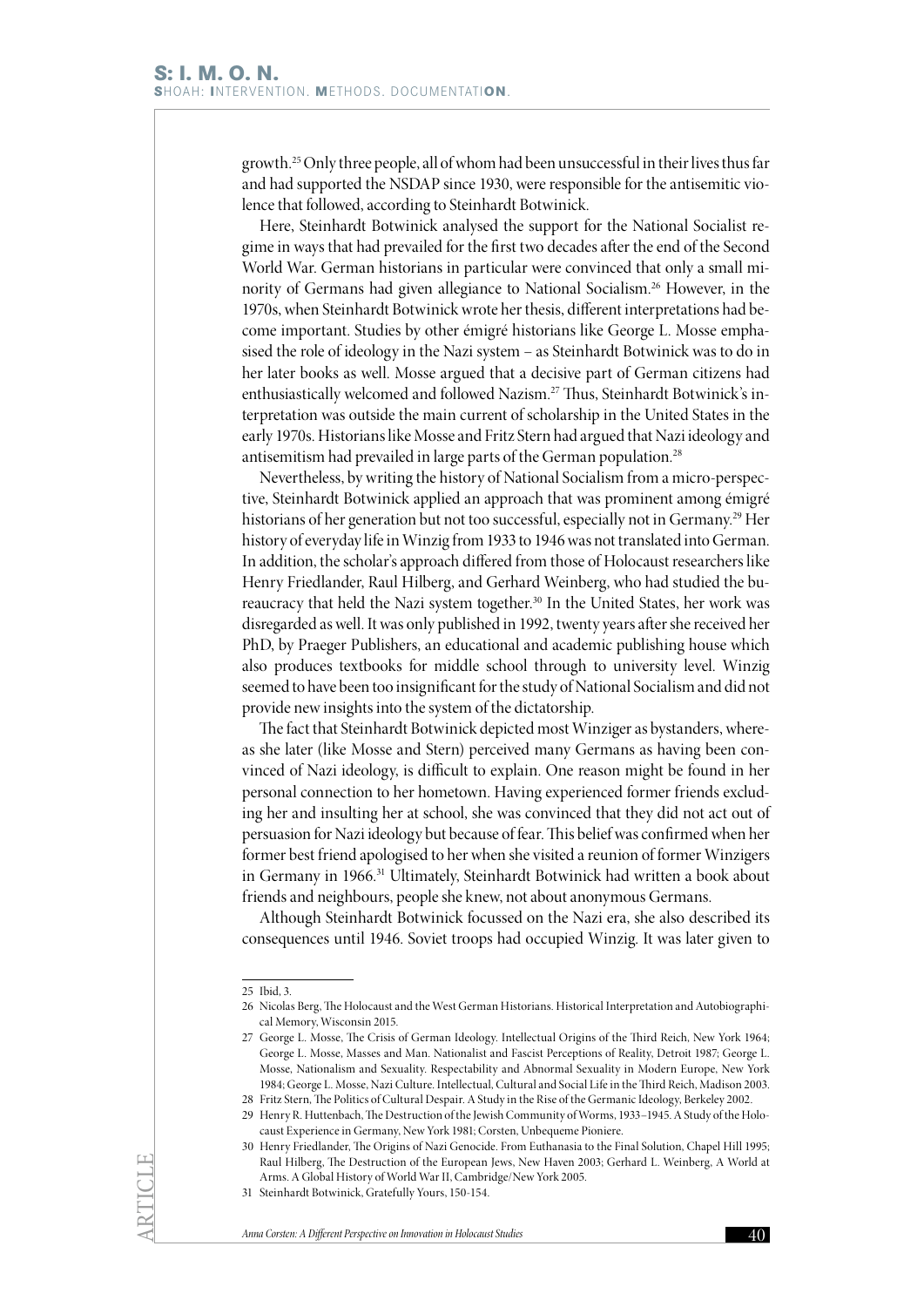Poland. The Polish local authorities then expelled the citizens who had stayed. "Winzig remains only as a memory, a memory that will grow fainter with the passage of time", Steinhardt Botwinick concluded.32 She concluded that "justice was badly served" when the last people of Winzig left the town.<sup>33</sup> In her first book, she had not emphasised the Holocaust, which was typical for many historians studying National Socialism in the first decades after the end of World War II. Scholars like Friedlander and Mosse had also written their dissertations about other topics and only later shifted their focus.<sup>34</sup>

The weak academic response to her work and its late translation might have been a result of the outdated interpretations she had presented. Steinhardt Botwinick remained a high school teacher for several years. She received her first academic position as professor of history in the History Department at Sacred Heart University in Fairfield, Connecticut in 1981, where she taught Western civilization and a survey of American history as well as Holocaust history. While the process of institutionalisation of Holocaust studies was still in its beginnings, it advanced in the 1980s. Sacred Heart University was one of the institutions starting to offer courses on the Holocaust at an early stage. In 1987, Steinhardt Botwinick went to Florida Atlantic University (FAU), again as a professor of history, but now focussing on European and Holocaust history. FAU had a reputation for being a pioneer in offering courses on the Holocaust. For Steinhardt Botwinick, the possibility of an academic career opened when interest in the Holocaust advanced in public. However, there was no general need for scholars teaching the Holocaust yet. Nevertheless, interest in German and European history was higher and Steinhardt Botwinick was able to teach about German history, particularly the period of National Socialism.35 Not many academics were experts in National Socialism with experience teaching in this field. Steinhardt Botwinick combined both expertise in teaching and in the time period that concerned the Holocaust.

In this regard, gender stereotypes of the 1970s also played a role for Steinhardt Botwinick's possibilities in the academic job market. Working as a scholar at universities, particularly in the field of Holocaust studies, was rare during that time. In becoming a high school teacher, Steinhardt Botwinick had chosen a path in which women were able to pursue a career. Holocaust studies at universities was male-dominated during its initial years. A reason for this can be found in the attitude of many prominent male scholars, like Raul Hilberg, who feared that women would damage the reputation of the young discipline.36 Moreover, the principle that the history of National Socialism should be written in an objective manner without taking into consideration personal experiences contributed to the lack of attention towards her dissertation. In addition, she needed a job in which she could work during the morning and could take care of her children in the afternoon. Building a career in academia was not common for women who were seen as responsible for childcare and moreover often discredited by their male colleagues.<sup>37</sup>

<sup>32</sup> Steinhardt Botwinick, Winzig, 133.

<sup>33</sup> Ibid.

<sup>34</sup> Henry Friedlander, The German Revolution of 1918, New York 1992; George L. Mosse, The Struggle for Sovereignity in England. From the Reign of Queen Elizabeth to the Petition of Right, New York 1968.

<sup>35</sup> Catherine Epstein, German Historians at the Back of the Pack. Hiring Patterns in Modern European History, in: Central European History 46 (2013) 3, 599-639.

<sup>36</sup> Doris L. Bergen, "Vieles bleibt ungesagt". Frauen in Leben und Werk Raul Hilbergs, in: Schlott (ed.), Raul Hilberg und die Holocaust-Historiographie, 143-160; Corsten, "Immer wieder, wie ein Gespenst kommt sie zurück".

<sup>37</sup> Ibid.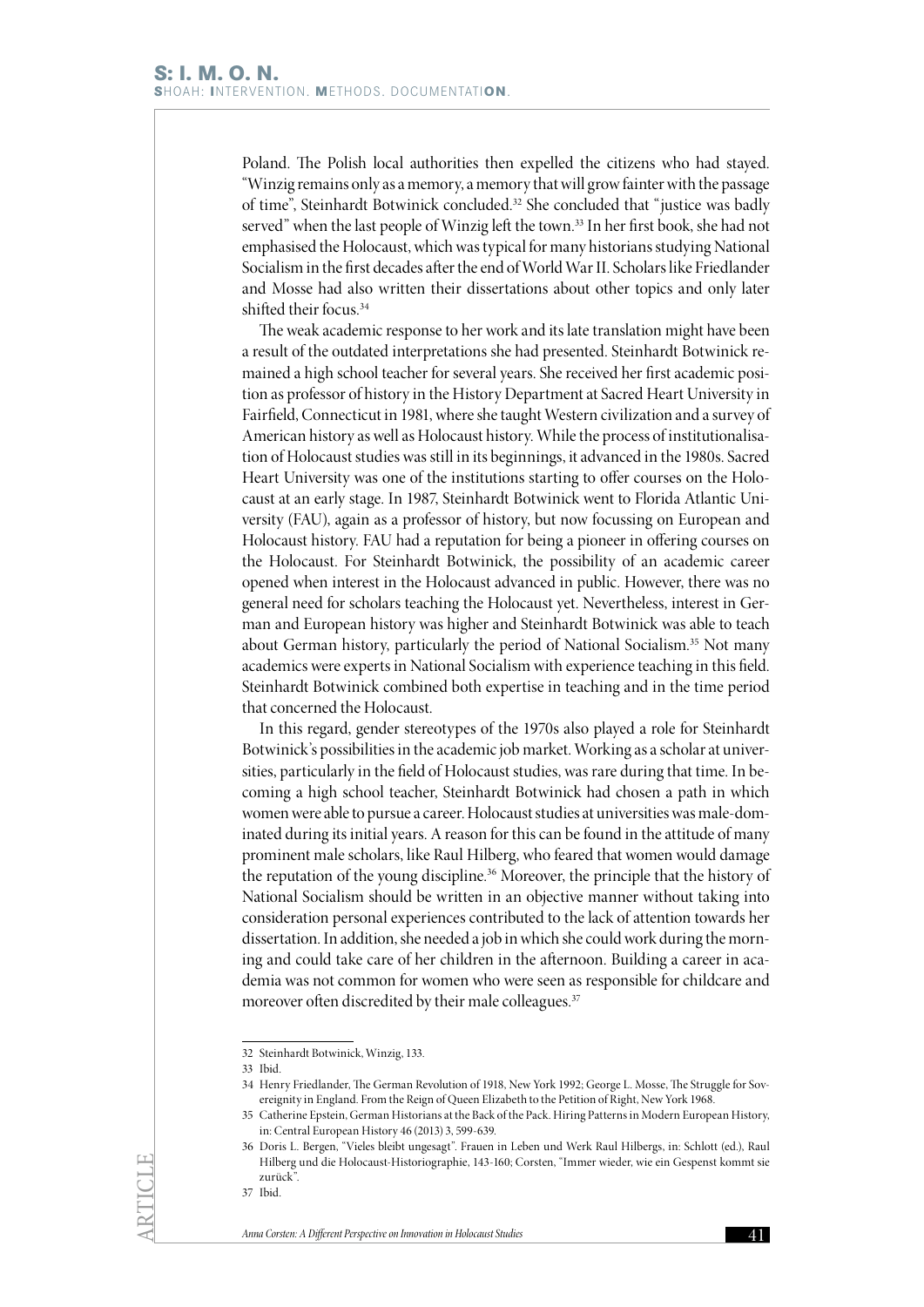For Steinhardt Botwinick, changing to a university did not only provide her with an opportunity to teach the Holocaust but also to write about this genocide. One reason for this was that her children had become young adults and did not need as much care as before. Furthermore, while working at different educational institutions, she had witnessed the need for curricula and textbooks focussing on the Holocaust. Only a few other scholars had been active in this field as well. One of them was the survivor and émigré scholar Henry Friedlander.

## **The Holocaust in Academic Teaching: Rita Steinhardt Botwinick and Henry Friedlander**

The possibilities for researching the Holocaust grew during the process of institutionalisation of Holocaust studies. This process, in turn, benefitted from emerging teaching opportunities at high schools, colleges, and universities. In 1973, the survivor Henry Friedlander, who had been born in Berlin in 1930, attempted to establish a seminar on teaching the Holocaust in which important scholars would be able to discuss questions and problems in teaching the topic. Many renowned scholars like Peter Gay and Fritz Stern, both émigré historians from Germany working at Columbia University, declined to participate in this project.<sup>38</sup> This shows the reservation of many academics in putting efforts into this field since it did not belong to the canon of history writing at that time. Courses on the Holocaust were hardly taught at an academic level in the 1970s. The field of Holocaust studies was not institutionalised then as it is today. Chairs, research facilities, and academic journals had not yet been established.

Nevertheless, Friedlander continued discussing the question of how to teach the Holocaust with other scholars from different countries like Israel, the United Kingdom, France, Australia, Canada, Poland, and Austria at a conference held in Jerusalem in 1988. No scholars from Germany participated since the Holocaust was only taught rarely and in a limited way at German schools and universities at that time.<sup>39</sup> Friedlander criticised: "When talking about the unthinkable, reports use clichés. […] Those who are sincere, must often become sensationalist when describing unbelievable accounts like the deportation of the children from Drancy."40 According to Friedlander, the Holocaust needed to be addressed in a sober manner which was supposed to be implemented in the teaching. For him, the role of a historian and the role of a teacher were intertwined. In this regard, the history teacher was able to influence the relation a student had to history. As a survivor, the meaning of history had changed dramatically in his life. He attempted to pass on the relevance of this history to his students.

"As a child, in a school where the teaching of general history was prohibited, I learned the history of Ancient Israel. It provided simple, uncomplicated, and reassuring answers. In 1941 reality intruded. When it was all over, in a

<sup>38</sup> United States Holocaust Memorial Museum (USHMM), Friedlander/Milton Papers, Acc. No. 2011.138, Concept of the seminar, Box 105/Folder "Touro 1973". Rejections were written by Peter Gay to Henry Friedlander on 27 March 1973, from Fritz Stern to Henry Friedlander on 25 October 1973, from Herbert Strauss to Henry Friedlander on 5 February1997, and from Hannah Arendt to Henry Friedlander on 19 March 1973.

<sup>39</sup> USHMM, Friedlander/Milton Papers, Acc. No. 2011.138, Workshop on Teaching of Jewish Civilization, International Center for University Teaching of Jewish Civilization, 18.–27. 7. 1988, Box 99/Folder "Jerusalem Conference".

<sup>40</sup> USHMM, Friedlander/Milton Papers, Acc. No. 2011.138, Manuscript "Yom Hashoah", Box 106/Folder "Jewish History Lectures".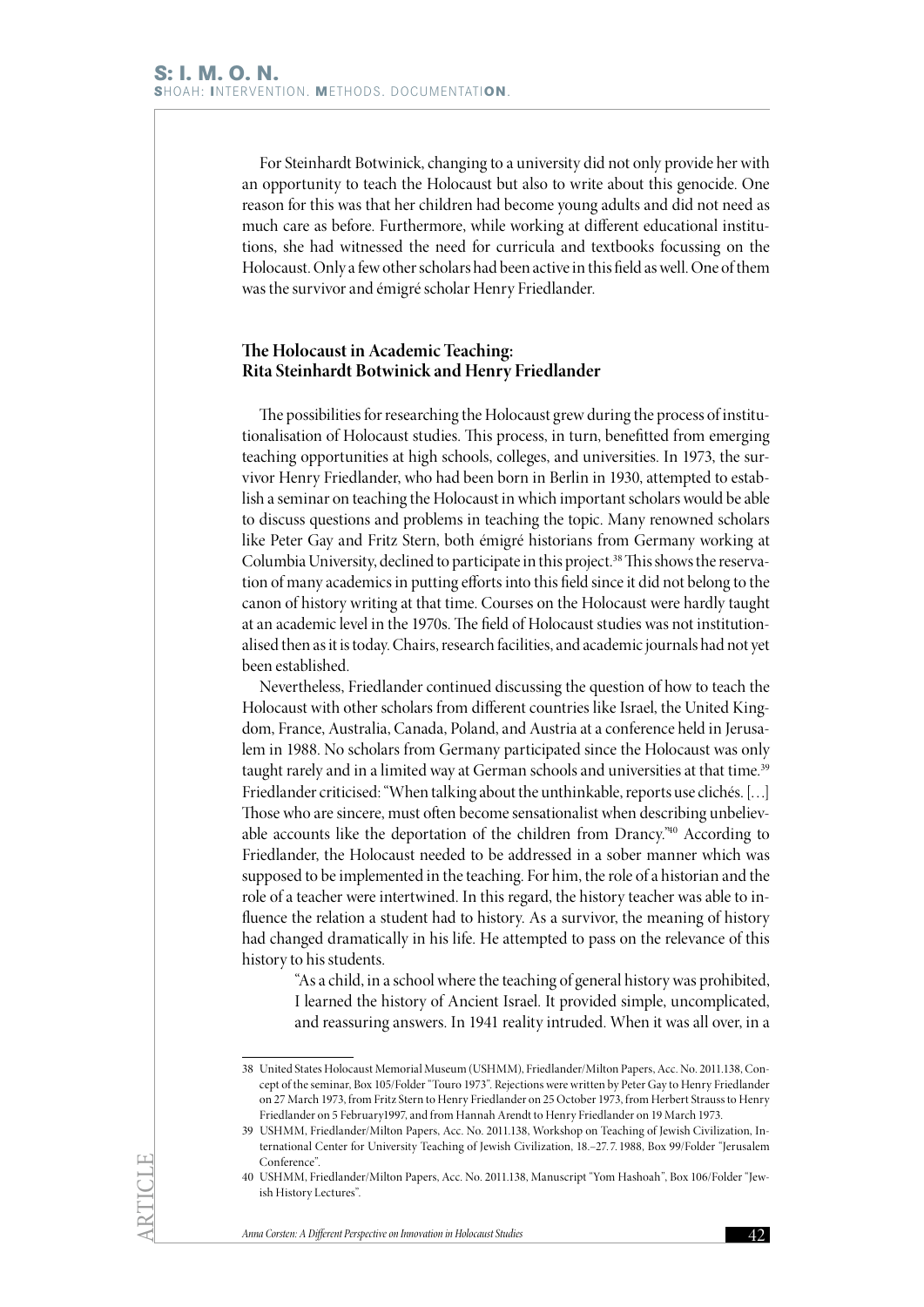Munich D.P. Camp in 1946, I returned to study history and I am still doing it. There were no longer simple answers; they died in the holocaust. But history has meaning for me. It has made it possible for me to accept an irrational and destructive world. Though history might speak differently to each generation, as a teacher I can only hope that some students will find meaning in the past. After all, I do not make history. I only talk about it."41

According to Friedlander, the task of the historian did not consist in preventing crises, wars, or genocides in the future. "The historian is not a peacemaker", he concluded.42 Instead, he stated that "if scholarship has any social value – and after the triumph of Nazism in one of the most educated nations I often doubt that it does – it is its commitment to a humane and disinterested search for the truth."43 Friedlander also linked his biography to his decision to study and later teach history. After primarily focussing on the question of how to establish a curriculum to teach the Holocaust at high schools and universities he began researching the Holocaust itself. As a result of this early involvement, his commitment became important in the process of institutionalisation in general. The historian was instrumental in organising the first conferences dealing with the Holocaust in the context of the Nazi regime and the Second World War and as a result of both Nazi ideology and bureaucratic machinery. These conferences took place in San José in 1978 and 1979.<sup>44</sup> In addition, Friedlander contributed to the first journal on Holocaust studies in the United States, the Simon Wiesenthal Annual. Friedlander was also engaged in debates on what textbooks on the Holocaust were supposed to address and what curricula at high schools and universities should look like.

Like Friedlander, the prominent scholar Raul Hilberg attempted to introduce courses on the Holocaust and "Contemporary Jewish History" since the 1960s.<sup>45</sup> The committee responsible for approving new courses at the University of Vermont (UVM) initially declined Hilberg's application. This shows that establishing courses on the Holocaust was a protracted process not only in the Department of History but also as part of Jewish history courses. Thus, Hilberg himself remained in the Department of Political Science at UVM, where he felt that the study of the Holocaust needed to be placed at that time. His chair was only moved to the Department of History after his retirement in 1991.

Nevertheless, study programmes, teaching courses, and professorships were set up in order to teach the Holocaust at different academic levels from the 1970s on. For that reason, textbooks were written as instruction materials for teaching. At colleges and universities in the United States, in contrast to German-speaking institutions, these books are of paramount importance in academia. For example, the book *The Nazi Seizure of Power* written in 1965 by William Sheridan Allen, a professor at the State University of New York in Buffalo, remains a prominent book among students and professors five decades after it was first published.<sup>46</sup>

<sup>41</sup> USHMM, Friedlander/Milton Papers, Acc. No. 2011.138, Folder "Mo. Conference on History" 1970, Missouri Conference on History, St. Louis, May 2nd, 1970, Comments on the Panel "Teaching History in an Age of Crisis" by Henry Friedlander.

<sup>42</sup> Ibid.

<sup>43</sup> Ibid.

<sup>44</sup> Henry Friedlander/Sybil Milton (ed.), The Holocaust. Ideology, Bureaucracy, and Genocide. The San José Papers, Millwood 1982; Magnus Brechtken, Raul Hilberg, der Begriff Holocaust und die Konferenzen von San José bis Stuttgart, in: Schlott (eds.), Raul Hilberg und die Holocaust-Historiographie, 47-70.

<sup>45</sup> University of Vermont (UVM), Burlington, Special Collections, Raul Hilberg Papers (RHP), Hilberg to Chairman Wolfe Schmokel, 17. 10. 1969, B 18/ F 9.

<sup>46</sup> William Sheridan Allen, The Nazi Seizure of Power, Chicago 1965.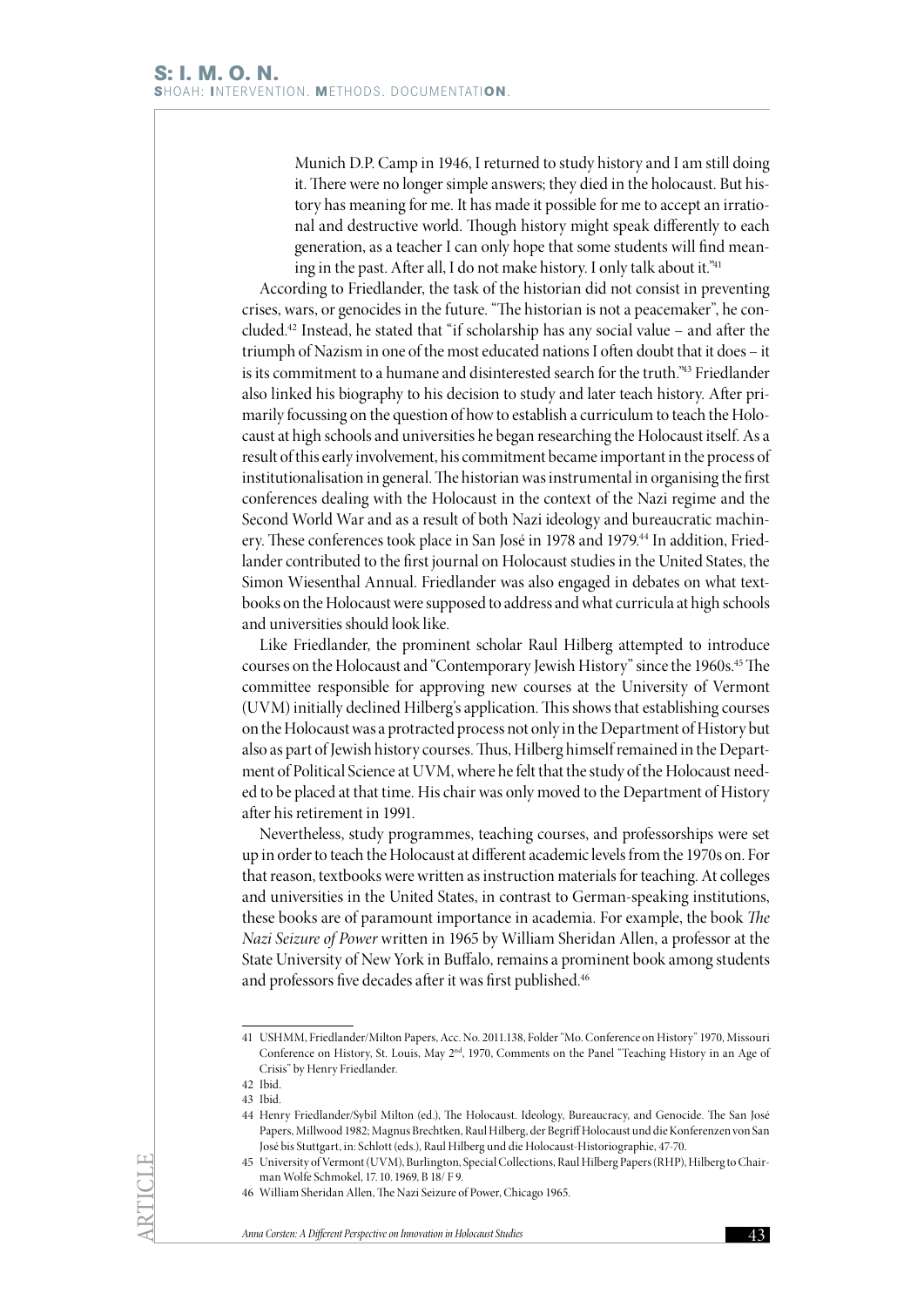Rita Steinhardt Botwinick also wrote essential textbooks about the Holocaust. In 1996, her book *A History of the Holocaust* appeared as her first monograph after her dissertation.47 In 2014, the publishing house Pearson Education published this book's fifth edition. In her introduction, Steinhardt Botwinick specified the aim of her book: "to offer students a readable, factual history of the Holocaust."48 Throughout her life, she had kept asking the question why the Holocaust had to happen, but was never able to answer it. Thus, she perceived it as absolutely necessary to keep teaching the Holocaust in order to educate students who would do research about this in the future and who might be able to find answers to the question of why the Holocaust happened.

> "My generation has provided the facts; the work is nearly completed. You, the next generation, will have to meet the next challenge: to find the ways and the means to prevent fanatical peddlers of hatred from finding buyers. Use your new technology to warn people around the globe that those who murder the innocent and those who stand by and avert their eyes will be held accountable. 'Never Again' must become your promise, your goal no matter where or who the victims may be."49

In this request, Steinhardt Botwinick went further than Friedlander. Her goal was not only to analyse the facts but particularly for the younger generation to prevent the past from happening again. In this sense, her students were supposed to become activists and transport the notion of 'never again' to their contemporaries. Friedlander, on the other hand, had emphasised that historians were not peacemakers. Here, we can see how different Holocaust scholars perceived their tasks as historians. Interestingly, Steinhardt Botwinick also believed that the fact-based study of the Holocaust had nearly come to an end in her generation. This is remarkable, since many archives in Eastern Europe only opened after the end of the Cold War. Raul Hilberg, for example, estimated in 2006 that we only knew twenty per cent about the Holocaust.<sup>50</sup> Unfortunately, there was no material available on why Steinhardt Botwinick came to this conclusion.

The availability of Soviet archival sources as well as the proliferation of Holocaust museums in the 1990s not only provided Steinhardt Botwinick with a possibility to enter academia but also other women. For example, Sybil Milton, born in New York City in 1941, became the head of the research facility at the United States Holocaust Memorial Museum. She connected her scholarly interests, for example in the faith of Sinti and Roma, with the question of how Nazi crimes should be displayed in exhibits. In this context, Milton worked closely with her husband Henry Friedlander.

In her textbook, Steinhardt Botwinick emphasised the ideological reasons leading to the Holocaust more strongly than she had done in her PhD. In her textbook, she did not only outline facts about the Holocaust but also described what daily life in the Nazi dictatorship had looked like. In addition, she addressed the question of what importance leading Nazis like Heinrich Himmler or Joseph Goebbels had played in the regime. However, she did not only look at the perspective of the perpetrators but also that of the victims by asking why many Jews did not decide to emigrate in time. Steinhardt Botwinick hardly contributed new facts to the study of the Holocaust, but she did collect the available knowledge and made it accessible to her

<sup>47</sup> Rita Steinhardt Botwinick, A History of the Holocaust. From Ideology to Annihilation, Upper Saddle River/ London 1996.

<sup>48</sup> Ibid, xiii.

<sup>49</sup> Ibid, xviii.

<sup>50</sup> Hans Rauscher, Holocaust: "Wir wissen erst 20%", in: Der Standard, 1 September 2006, available online: <http://derstandard.at/2475608/Holocaust-Wir-wissen-erst-20-Prozent> (14 March 2021).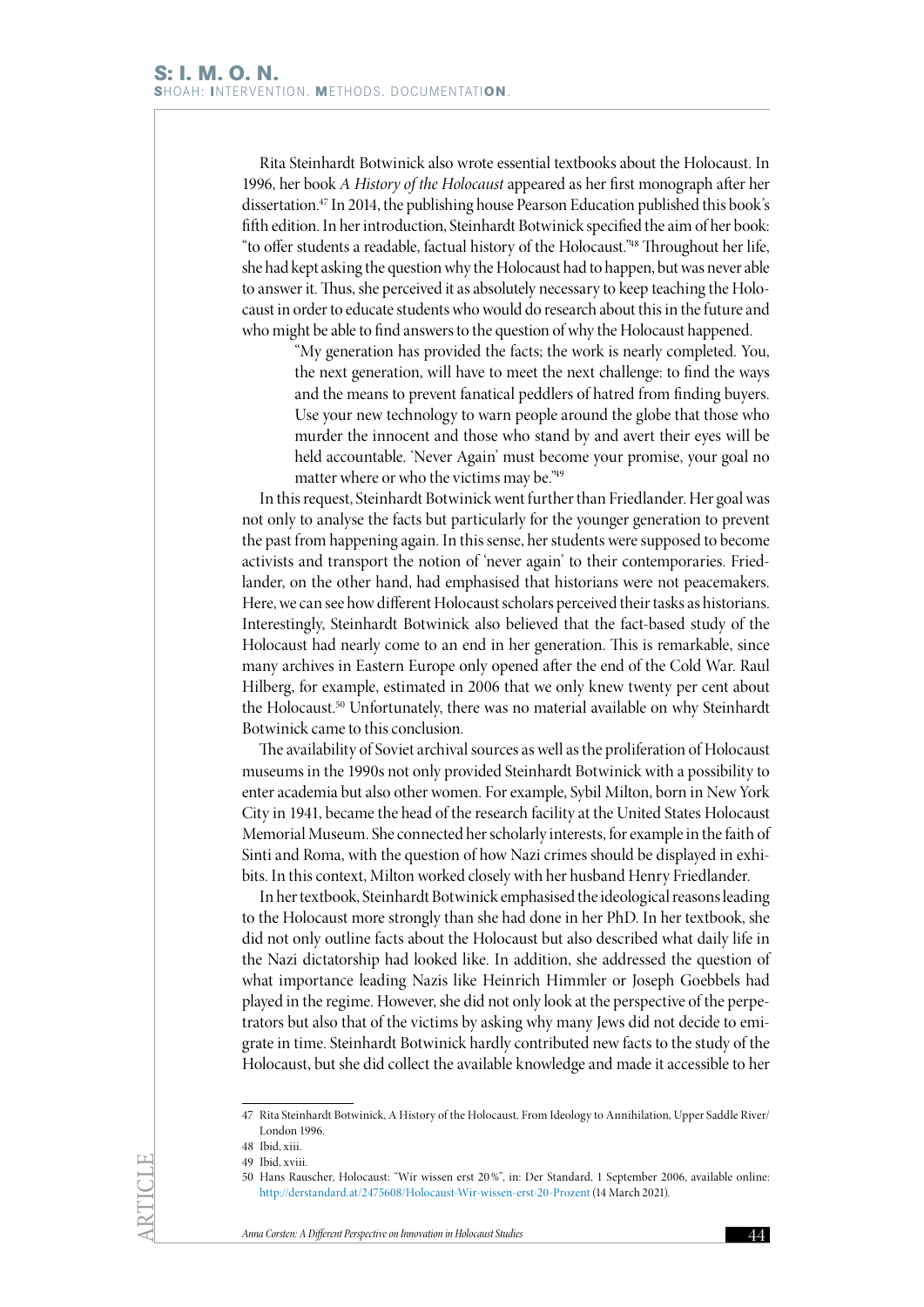students. Various studies of the teaching of the Holocaust have pointed to the relevance of Steinhardt Botwinick's work. In a quantitative analysis of which books were most widely read in courses on the Holocaust, Steinhardt Botwinick's *A History of the Holocaust* was ranked among the first five textbooks in 2009 alongside famous scholars like Christopher Browning, Doris Bergen, and Yehuda Bauer.<sup>51</sup>

In 1998, Steinhardt Botwinick published a book in which she had collected sources from the time of National Socialism and the Holocaust, called *A Holocaust Reader*. 52 American teachers and professors judged it to be a highly important contribution to courses.53 The *Holocaust Reader* complemented Steinhardt Botwinick's first textbook by adopting the same structure and by presenting ideology as a main factor behind the genocide. Many émigré historians compiled source books since they were seen as a way to study the Holocaust and the Nazi era, which did not get enough attention in academia. As a major goal of her courses on the Holocaust, Steinhardt Botwinick emphasised that "we will confront the facts without reservations. […] We will seek the truth and not dilute its realities with platitudes."54 In this position, she showed similarities to other Holocaust scholars such as Henry Friedlander, Raul Hilberg, and Gerhard Weinberg, who had declared the unrestricted search for truth to be the major goal of their research.<sup>55</sup> By sticking to the facts and the sources presented to them, these scholars advocated a narrow form of empiricism. In contrast to Friedlander, Hilberg, and Weinberg, Steinhardt Botwinick particularly addressed students as her audience. This was also the target audience for her last book, *Up Close and Personal*, which was published in 2007 and contained portraits of historical figures whose perspectives Steinhardt Botwinick tried to reconstruct.<sup>56</sup> As we have seen, she also framed a certain activism in connection to the task of the Holocaust scholar which we can also see in the example of Raul Hilberg, who hoped that studying the Holocaust could prevent genocide and mass murder. After the genocide in Rwanda in 1994, Hilberg concluded: "History has repeated itself."<sup>57</sup>

While renowned at American universities, Steinhardt Botwinick's books are unknown in Germany and hard to find in libraries or bookstores. None of her works were translated into German, something Steinhardt Botwinick had not attempted to accomplish either. At the same time, textbooks do not have the same relevance in the German university system as in the United States, which might be a reason for her anonymity in the former.

# **The Role of Women in Holocaust Studies: Lucy Dawidowicz and Rita Steinhardt Botwinick**

The example of Rita Steinhardt Botwinick illustrates two aspects about the role of women in early Holocaust studies. First, it demonstrates the precarious position of women in the area of Holocaust research during the 1960s and 1970s. At a time when there was little interest in the Holocaust, it was particularly hard for women to find a

<sup>51</sup> Lawrence Baron, What Do Americans Read When Reading about the Holocaust, in: Steven L. Jacobs (ed.), Maven in Blue Jeans. A Festschrift in Honor of Zev Garber, West Lafayette 2009, 250.

<sup>52</sup> Rita Steinhardt Botwinick (ed.), A Holocaust Reader. From Ideology to Annihilation, London 1998.

<sup>53</sup> Samuel Totten/Robert Hines, Using Primary Documents in a Study of the Holocaust, in: Samuel Totten/ Stephen Feinberg (ed.), Teaching and Studying the Holocaust, Needham Heights 2009, 81-106, here 101.

<sup>54</sup> Steinhardt Botwinick (ed.), A Holocaust Reader, xi.

<sup>55</sup> Corsten, Unbequeme Pioniere, 259-264.

<sup>56</sup> Rita Steinhardt Botwinick, Up Close and Personal. Portraits from Socrates to Hitler, Youngstown, NY 2006.

<sup>57</sup> Hilberg, The Destruction of the European Jews, 1296.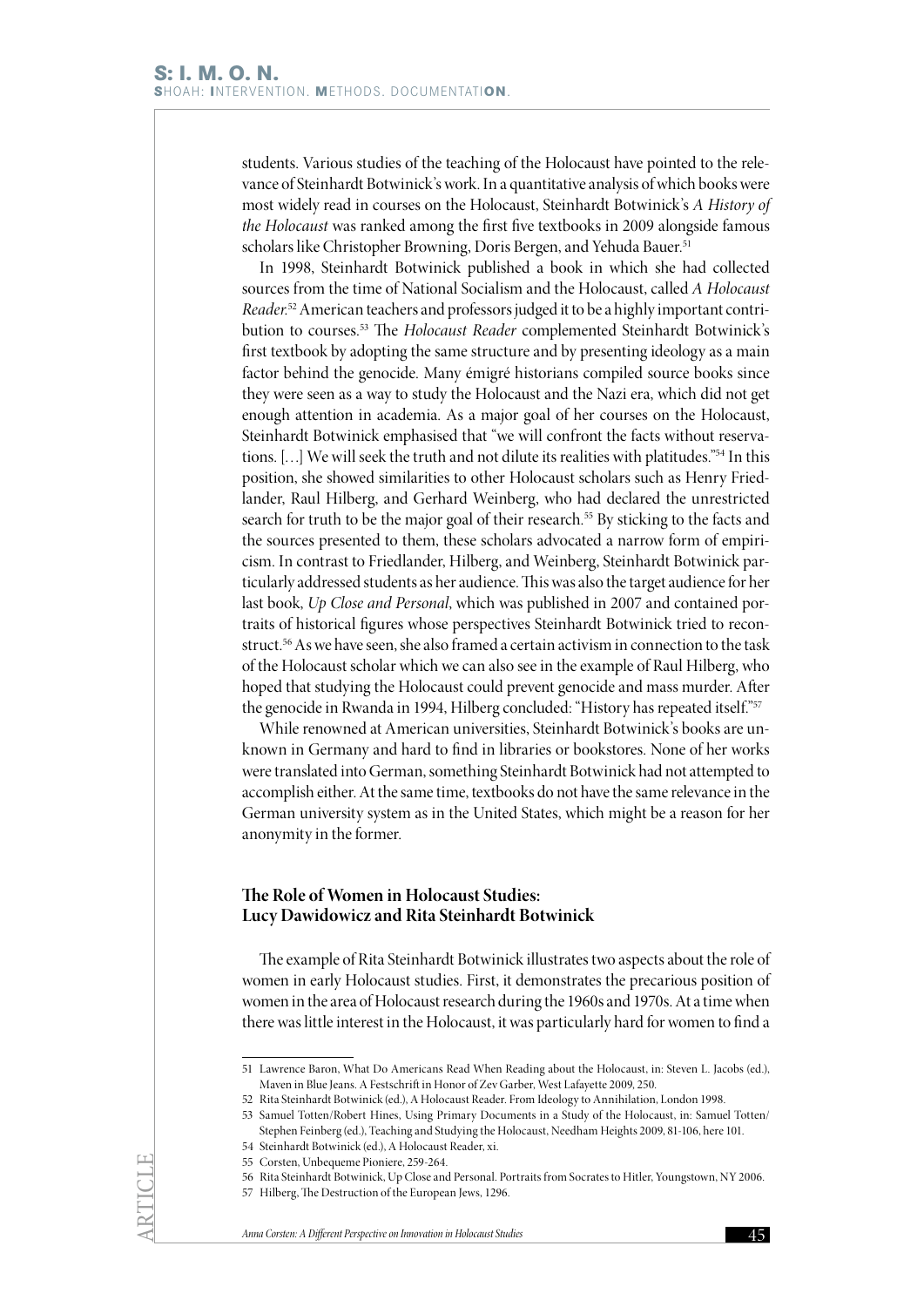place in this academic field. Steinhardt Botwinick received a position at a university when courses on the Holocaust were beginning to be implemented at an academic level. In this situation, she belonged to the few scholars who were able to offer both academic expertise on the topic and teaching experience in the field. Thus, the University of Miami relied on her in order to offer a variety of courses on the Holocaust. Second, this constellation points at the different fields of activity that were attributed to women and men. While a career as a high school teacher was open to Steinhardt Botwinick due also to her responsibility for childcare, a career in academia was not. Thus, women looked for other ways in which they could contribute to studying and informing the public about the Holocaust. This was emphasised in an exhibition on the first Holocaust researchers created by Touro College and the Gedenkstätte Haus der Wannsee-Konferenz.

> "A glance at the majority of publications on the Holocaust gives one the impression that mainly men documented and researched the subject. Additionally, the existing structures and networks are also linked to the names of male founding members: The Wiener Library in London, the Jewish Historical Institute in Warsaw, named after Emanuel Ringelblum and the [Vienna] Wiesenthal Institute for Holocaust Studies. However, there were female researchers in all of the commissions and institutions that gathered documents, recorded survivors' reports, and published their findings. These female researchers were driven by the same motivations and beliefs as their male co-workers, and they worked side-by-side. […] Female workers seldomly reached leadership positions. Thus, public perception to this day focuses on male directors and leaders."58

Nora Huberty, who contributed to the exhibition, hints at an important fact: By looking at scholars only by measuring their achievements, the success of their academic contributions, or the prestigious positions they held, we have excluded women and their significance for Holocaust research since the end of the Second World War. Women, as the example of Steinhardt Botwinick also shows, acted from positions that were less visible than those of their male colleagues. Thus, we need to broaden our perspective on the emergence of Holocaust research by also considering the impact of teaching and research assistants who often worked for male colleagues.

Steinhardt Botwinick's example illustrates that women became active in different areas than men, which does not mean that these areas are less important or less meaningful. However, they have not been studied in great detail. Through the example of the prominent Holocaust researcher Raul Hilberg, Doris Bergen demonstrated that men were often critical of their female colleagues. Since female historians were in many cases not educated as historians or political scientists or had not worked in academia, male scholars regarded them as amateurs who would harm the reputation of Holocaust research in general.59 However, men writing about the Holocaust without an education in history were also stigmatised, as the example of Joseph Wulf shows. Wulf was trained as rabbi but did not hold a PhD in history and was thus denounced as an amateur by West German historians who wanted to discredit his works on the Holocaust.<sup>60</sup> In this example, discrediting Wulf was a way to exclude his interpretations from the German discourse.

<sup>58</sup> Nora Huberty, Forgotten Female Researchers, in: Hans-Christian Jasch/Stephan Lehnstaedt (ed.), Crimes Uncovered. The First Generation of Holocaust Researchers, Berlin 2019, 176-178.

<sup>59</sup> Bergen, "Vieles bleibt ungesagt".

<sup>60</sup> Rorbert Frei, Auschwitz und Holocaust. Begriff und Historiographie, in: Hanno Loewy (ed.), Holocaust: Die Grenzen Des Verstehens. Eine Debatte über die Besetzung der Geschichte, Reinbek 1992, 101-109, here 103.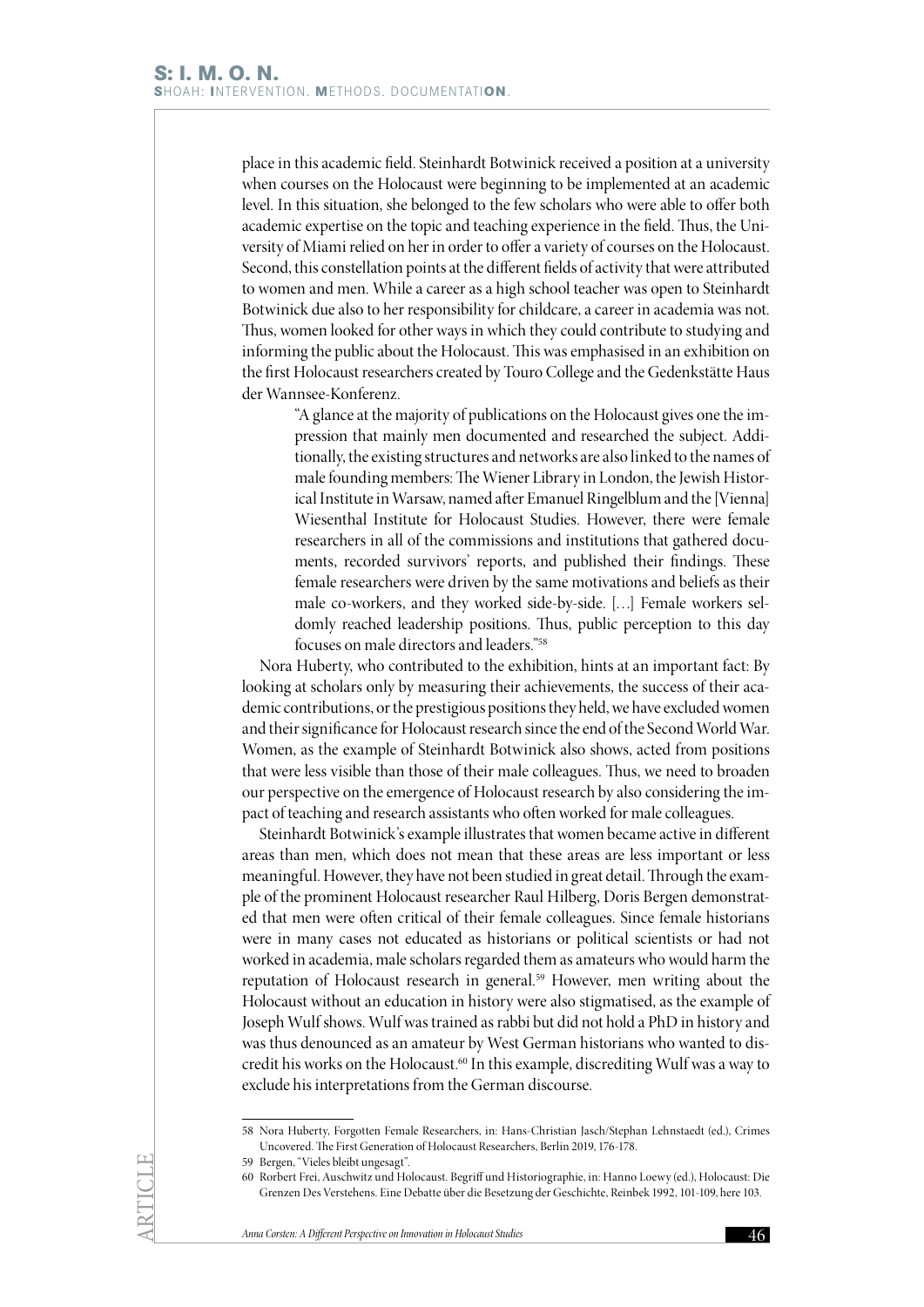In addition, male scholars like Hilberg feared the competition that the works of the few female scholars meant for them. For example, Hannah Arendt's *Eichmann in Jerusalem* received broad public attention.<sup>61</sup> Lucy Dawidowicz was - in contrast to Hilberg – praised by Jewish agencies in the late 1970s for including the victim's perspective in her *The War Against the Jews*. 62 As a result, Raul Hilberg felt threatened in his eminent role as a pioneer of Holocaust studies.<sup>63</sup> Moreover, Dawidowicz had chosen another interpretation of the Holocaust which he vehemently opposed since he used perpetrator sources in all of his books.

During the war, Dawidowicz wrote in Yiddish about the faith of Eastern European Jewry, a topic about which she was highly aware since she still stayed in contact with friends in Poland. Dawidowicz was born in New York City in 1915. Her family had emigrated from Eastern Europe. After studying English and Jewish history at Hunter College and Columbia University, she decided to go to Poland in light of the events taking place in Europe in 1938 and 1939. She learned Yiddish and worked at the YIVO Institute in Vilnius. Thus, her perspective was different from many American Holocaust researchers who, like Hilberg, had fled from Germany and Austria but had not encountered the situation in Eastern Europe. By translating reports of the victims into English after the war, Dawidowicz laid the foundation for her work as a historian later. In addition, she became active in recovering the cultural possessions of YIVO for the organisation Jewish Culture Reconstruction.<sup>64</sup> Together with Hannah Arendt, she belonged to the major participants recovering Jewish cultural assets and distributing them to Jewish communities all over the world. This example illustrates the early commitment and activism of women in looking for assets stolen during the war. Through this work, they also learned about the looting conducted by Nazis and collaborators during the Second World War. They thus became active and participated in the formation of areas that had not been established before.

Dawidowicz was involved in an important network of Jewish scholars, wrote books about the Holocaust, and received various awards for these books.<sup>65</sup> She wrote *The War Against the Jews* in reaction to the scarce literature on the Holocaust, including on the perspective of the victims. When she began teaching at Yeshiva University in 1969, she became aware of this problem through teaching. She therefore started working on her book. At the same time, she was very active in commenting on other studies written by scholars on the Holocaust, especially in the journal *Commentary*. 66 Interestingly, Dawidowicz came to write *The War Against the Jews* when she discovered the necessity for such a book via teaching, as did Rita Steinhardt Botwinick with her textbooks. In addition, she analysed how the Holocaust was taught at secondary schools and discovered that when talking about National Socialism, the mass murder was not at the centre of the instruction.<sup>67</sup> She intended to change this. Dawidowicz was highly respected among her colleagues. Even Raul Hilberg discussed crucial matters with her at first.

<sup>61</sup> Hannah Arendt, Eichmann in Jerusalem. A Report on the Banality of Evil, New York 1963.

<sup>62</sup> Lucy S. Dawidowicz, The War against the Jews, 1933–1945, New York 1975.

<sup>63</sup> Corsten, "Immer wieder, wie ein Gespenst kommt sie zurück"; Raul Hilberg, The Politics of Memory. The Journey of a Holocaust Historian, Chicago 1996, 148-156; Sinkoff, From Left to Right.

<sup>64</sup> Elisabeth Gallas, A Mortuary of Books. The Rescue of Jewish Culture after the Holocaust, New York 2019, 239-241; Lucy S. Dawidowicz, From that Place and Time. A Memoir, 1938–1947, New York 1989.

<sup>65</sup> Dawidowicz, The War against the Jews.

<sup>66</sup> See for example: Lucy S. Dawidowicz on Karl Dietrich Bracher, The German Dictatorship and Gerhard L. Weinberg, Hitler's Foreign Policy, in: Commentary 52 (August 1971) 2; Lucy S. Dawidowicz/Neal Kozody (ed.), What Is the Use of Jewish History?, New York 1992.

<sup>67</sup> Lucy S. Dawidowicz, How To Teach the Holocaust, in: Commentary 90 (1990) 6, 25-32.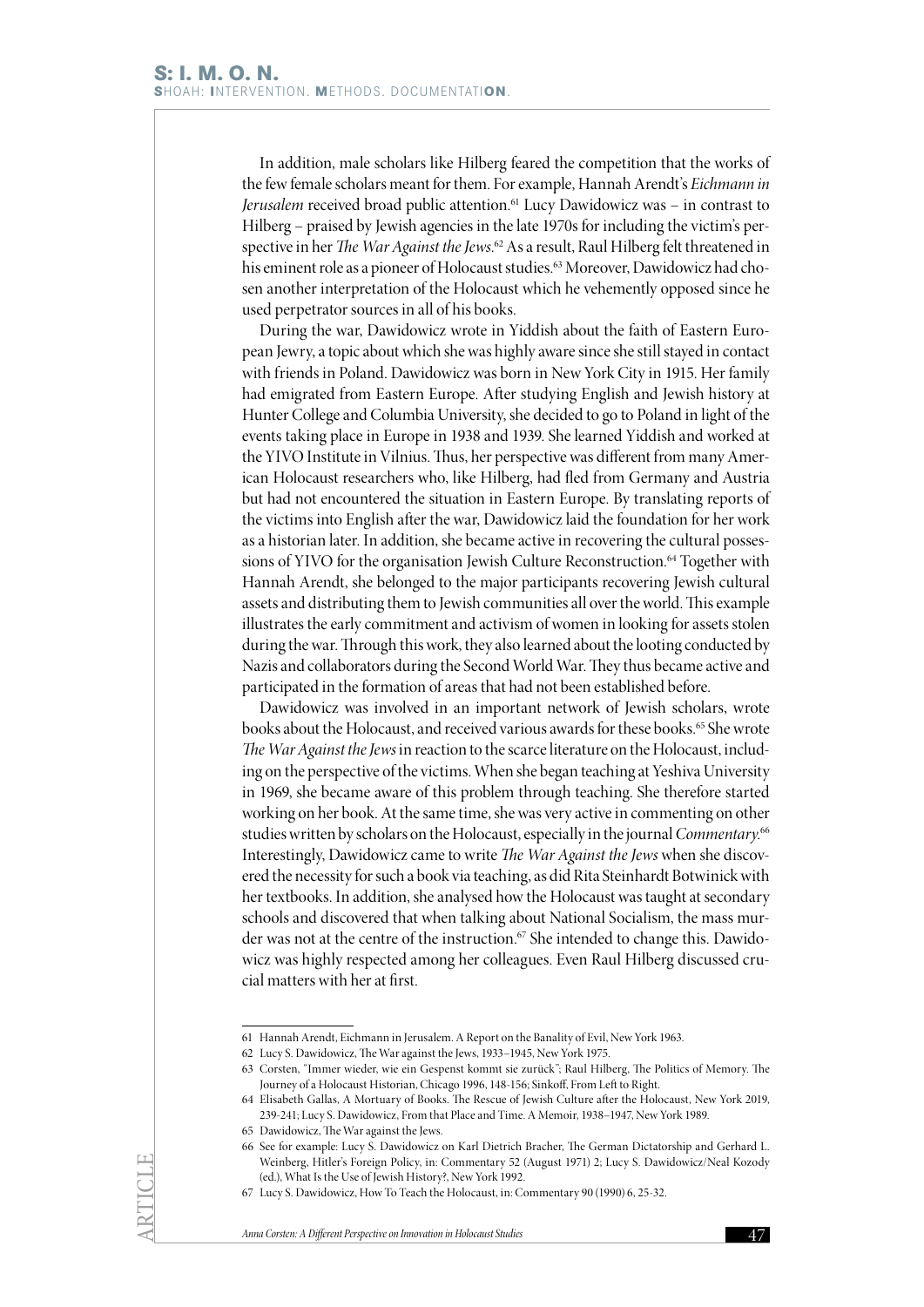Raul Hilberg and Lucy Dawidowicz initially respected each other's work and maintained friendly and cooperative contact. In early 1970, Hilberg wrote a review about a conference discussing the role of ghetto fighters, in which he criticised Yad Vashem for exaggerating the role of Jewish resistance fighters. The piece was declined by the journal *Midstream*. Hilberg consequently turned to Dawidowicz and asked for her opinion.<sup>68</sup> She answered probably by also taking into account an article Hilberg had written on "German motivations for the destruction of the Jews":

> "It was stinking of Midstream not to pay. That they should have done. That's what I would have done. But I don't think I would have published your article either. […] … but all I want to say here is that by being harsh and critical and overly suspicious of other people's motives, you are not necessarily being objective and you are certainly not being dispassionate. Hannah Arendt protected herself against the passion and hatred for Germans by wrapping herself in a heavy cloak of irony. You, on the other hand, are all ice when you write of the Germans and aquiver when you come to the Jews. You protect yourself from the hurt with rage and aggressiveness. I am writing this to you personally and I hope I don't offend you. I don't mean to. I would never say this publicly, because I don't think one should try to psychologize scholars, but should rather deal with the work as it is. Let me say that I have enormous respect for your book. I use it as basic text in my course, but I don't like what I call the obiter dicta, the remarks about the Jews."69

Dawidowicz thus expressed her admiration for Hilberg's work but criticised him for not being objective, but rather aggressive when writing about the Holocaust. This indeed was an accusation that was often voiced in the debate about Hilberg's major book. Dawidowicz's main criticism, however, is to be found in her account of Hilberg's thesis on the collaboration of Jewish leaders with the Nazis, which she rejected. In the years that followed, the differences in their perspectives on the Holocaust remained.

While Hilberg had approached the Holocaust from a bureaucratic perspective, Dawidowicz saw antisemitism as a crucial factor in the genocide. Not the bureaucracy, but Hitler himself orchestrated the murder. According to Dawidowicz, ideas and ideology, not structures, were instrumental to the crime. As the title of her 1975 book implied, she claimed that "Hitler's assault on Europe was singularly focused on the destruction of the Jews."70 With these interpretations, Dawidowicz contradicted the books by Hannah Arendt and Hilberg that had been published more than a decade before. In contrast to them, she defended the behaviour of the *Judenräte*, which Arendt and Hilberg had both criticised since, in their view, these had facilitated the Holocaust.71

Given these differences, it may not come as a surprise that Dawidowicz and Hilberg started confronting each other by the late 1970s. Dawidowicz, who had not reviewed the first edition of Hilberg's *The Destruction of the European Jews*, criticised the second edition in 1985 on account of Hilberg's thesis of collaboration. She also pointed to limits in the diary of Adam Czerniaków, the Jewish leader of the Warsaw Ghetto, which Hilberg had edited with his colleague Stanislaw Staron.72 Unlike Hil-

<sup>68</sup> Sinkoff, From Left to Right, 176-177.

<sup>69</sup> UVM, RHP, Lucy Dawidowicz to Hilberg, 4 May 1970, B 8/ F 11.

<sup>70</sup> Sinkoff, From Left to Right, 173.

<sup>71</sup> Ibid, 184.

<sup>72</sup> Raul Hilberg/Stanislaw Staron/Josef Kermisz (ed.), The Warsaw Diary of Adam Czerniakow 1939–1942, Washington, D.C. 1999; Lucy S. Dawidowicz, Review: The Warsaw Diary of Adam Czerniakow, ed. by Raul Hilberg, Staron Stanislaw, in: The New York Times, 25 February 1979; Sinkoff, From Left to Right, 173-176.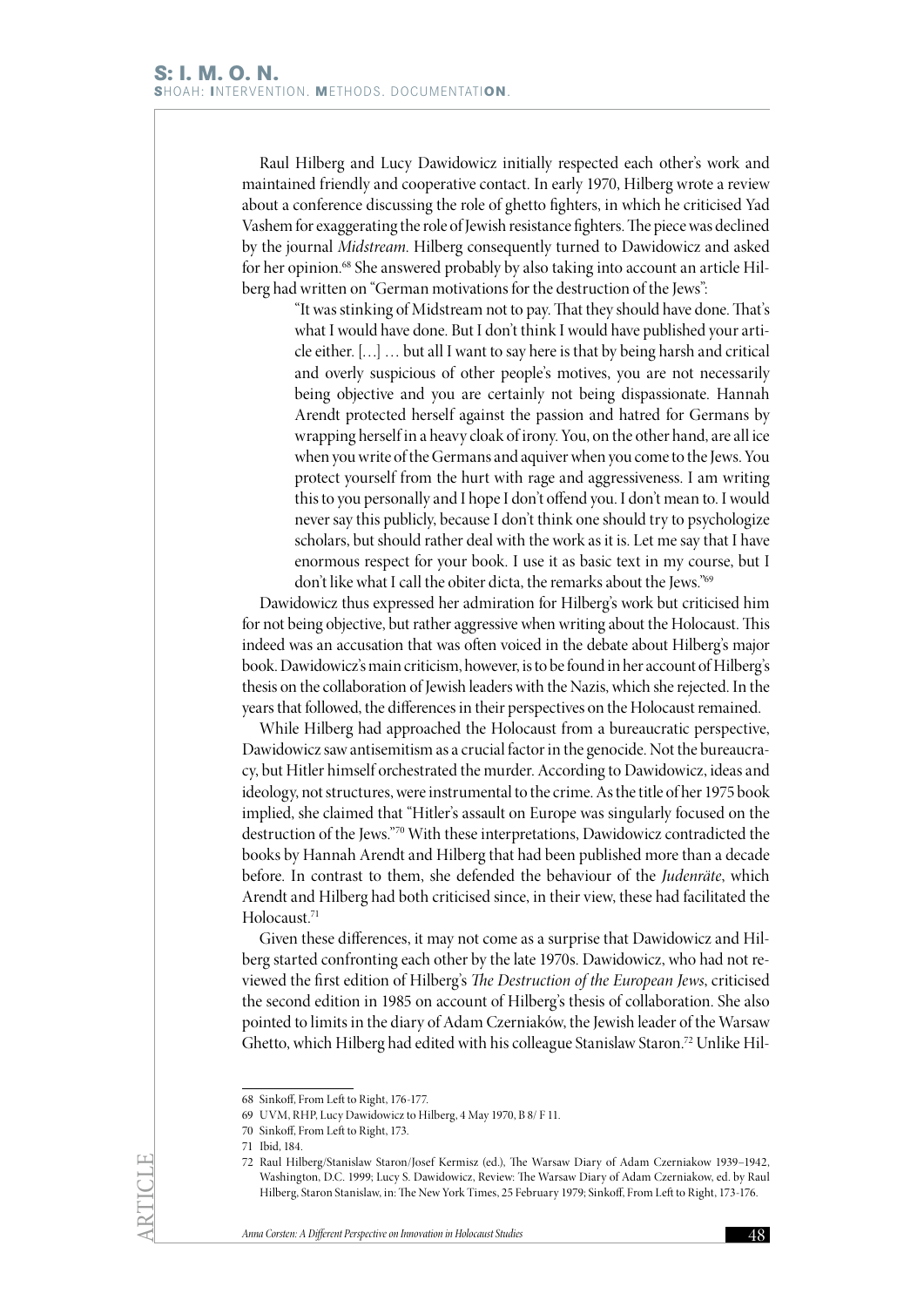berg, Dawidowicz did not find that Czerniakow's diary could bring new insights to the study of the Holocaust. She called it "so affectless and nonjudgmental that had a German police agent discovered it, he would have found nothing objectionable".73 A few months later, Hilberg and Staron criticised her for writing that the "diary is a hardly readable text".<sup>74</sup> However, in the next sentence, she clarified that as a document it ought "to be studied and researched". Being neither history nor literature, she perceived the diary as "raw material from which history can be constructed".75 Only in the end did she criticise the editors for not adding more notes on the context. In her view, they "appear to be unfamiliar with Polish Jewish history and culture".<sup>76</sup> This was not the first time such a critique was voiced against Hilberg. Scholars working at Yad Vashem had also hinted at his lack of use of sources from Eastern Europe, particularly from Poland.77

Hilberg, in turn, attacked Dawidowicz's books *The War Against the Jews* and *The Holocaust Reader* in a review. "The War against the Jews was not a significant contribution to knowledge, and neither is the Holocaust Reader."78 Hilberg here took up a criticism that had often been voiced towards Dawidowicz's *The War Against the Jews*: that she had depicted antisemitism as the sole basis of Nazi ideology and the key motivation for the Holocaust; that she had portrayed Hitler as the planner of the Holocaust.79 Whereas some of Hilberg's criticism can be seen as accurate, Hilberg's and Dawidowicz's dispute contained emotional arguments as well. Both had accused the other of not fulfilling their task as a scholar, of not being objective (as Dawidowicz accused Hilberg), or of not having written a significant study (as Hilberg accused Dawidowicz). With these examples, we can see that early Holocaust scholars defended their approaches by portraying each other as unscholarly. This might have been necessary in order to compete for the limited resources in early Holocaust studies.

However, we can discover differences in the way Dawidowicz and Hilberg argued with each other. Whereas Dawidowicz emphasised that she only wanted to help Hilberg understand why his article was rejected by *Midstream* – after he had asked for her opinion – Hilberg's comments towards Dawidowicz's work were often disrespectful. In their answer to Dawidowicz's review of the Czerniakow diary, Hilberg and Staron did not voice their position only at a scholarly level. They judged the importance of Czerniakow's diary as "the most important diary of the holocaust", and thus differently from Dawidowicz.<sup>80</sup> They condemned her account as "paltry" and as a "cavalier dismissal".81 Voicing their criticism in this manner, they departed from a scholarly form of disagreement with her account and became insulting. As already indicated, this type of criticism was not uncommon in early Holocaust research. Hilberg himself had received almost condemnatory criticism when his first

<sup>73</sup> Lucy S. Dawidowicz, "Brothers, Write Down Everything", in: The New York Times, 25 February 1979, 5, available under: [https://www.nytimes.com/1979/02/25/archives/brothers-write-down-everything.html?search](https://www.nytimes.com/1979/02/25/archives/brothers-write-down-everything.html?searchResultPosition) [ResultPosition=1](https://www.nytimes.com/1979/02/25/archives/brothers-write-down-everything.html?searchResultPosition) (11 February 2021).

<sup>74</sup> Ibid.

<sup>75</sup> Ibid.

<sup>76</sup> Ibid.

<sup>77</sup> Nathan Eck, Historical Research of Slander, in: Yad Vashem Studies 6 (1967), 385-430.

<sup>78</sup> UVM, RHP, Raul Hilberg, Review: Lucy Dawidowicz, The Holocaust Reader, B 8/ F 11; Lucy S. Dawidowicz, The Holocaust. How To Explain It All, in: The Washington Times Magazine, 19 August 1985.

<sup>79</sup> Sinkoff, From Left to Right, 170-176.

<sup>80</sup> Raul Hilberg/Stanislaw Staron, Letter, in: The New York Times, 13 May 1979, 11, available under: [https://www.](https://www.nytimes.com/1979/05/13/archives/letters-holocaust.html) [nytimes.com/1979/05/13/archives/letters-holocaust.html](https://www.nytimes.com/1979/05/13/archives/letters-holocaust.html) (11 February 2021).

<sup>81</sup> Ibid.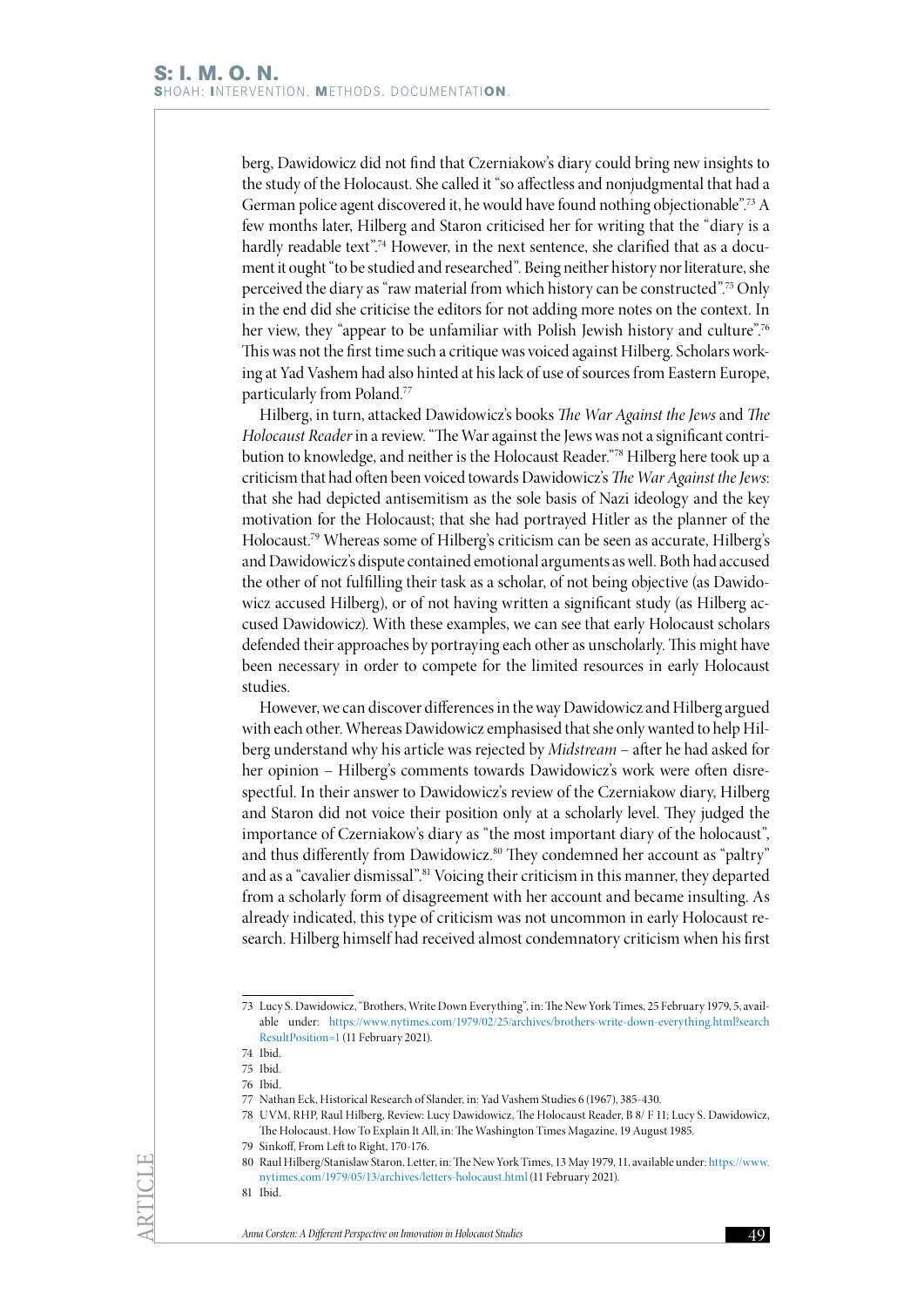edition of *The Destruction of the European Jews* was published in 1961.<sup>82</sup> However, Dawidowicz did not portray him as an amateur scholar, which Hilberg did by calling her position "paltry". In addition, he avoided being presented in the same scholarly programme as Dawidowicz. In 1977, he wrote to the organiser of the B'nai B'rith Lecture: "I do not think that anyone would want to hear us both, and in that sense an appearance by one of us would preclude a presentation by the other."83 Hilberg and Dawidowicz might have belonged to extreme ends of the early debate on how the Holocaust could happen, which might explain their conflict. However, we can also discover differences in how they voiced and reacted towards attacks from each other.

In contrast to Steinhardt Botwinick, Dawidowicz was a well-established scholar who contributed in many different ways to the study of the Holocaust but nevertheless did not receive a permanent position at a public university. One reason for this could be that she did not hold a PhD. This complicated her position in a maledominated field that used her – in their view – insufficient academic background to delegitimise her work. In conclusion, the example of Dawidowicz underlines what Nora Huberty wrote about female scholars: Although her work was of paramount importance, her contribution was overlooked due to a male-centred perspective on academic honours and the attention scholars received. However, scholars started to also elaborate on the role of female scholars in Holocaust historiography. In 2019, Nancy Sinkoff, an expert in Jewish history, published a comprehensive biography of Dawidowicz. In addition, other factors played a role for women entering academia. The women's movement of the 1970s and the 1980s was a crucial reason. Renate Bridenthal, born in 1935 in Leipzig, who emigrated with her family to the United States, became active in the movement through a Consciousness Raising Group and later devoted herself to studying the Nazi regime from a bottom-up perspective and by including the perspective of women in her work.<sup>84</sup> As a result, several political and scholarly developments led women to finding their place in academia.

### **Conclusion: The Necessity of a Female Perspective**

Steinhardt Botwinick gave her last lecture on 19 September 2017, in which she spoke about her hometown Winzig and her family history. Throughout her whole life, Steinhardt Botwinick remained grateful to the United States for saving her and her family's lives.85 She consequently named her memoirs *Gratefully Yours*. In the United States, she felt at home. At the same time, Steinhardt Botwinick offered her forgiveness to her childhood friend, representatively for her hometown, who had started bullying her after the Nazis came to power.<sup>86</sup> Nevertheless, Steinhardt Botwinick did not try to find German publishers for the many books she had written, and she did not go on reading tours in Germany, as many of her émigré colleagues did. Her hometown belonged to Poland now anyway. She is therefore hardly known in Germany. Still, an American and a German film producer from Calypso Media are producing a documentary called *Auf Wiedersehen in Winzig* (Goodbye in Winzig),

<sup>82</sup> Eck, Historical Research of Slander.

<sup>83</sup> UVM, RHP, Hilberg to Lily Edelmann, 15 December 1977, 8/5.

<sup>84</sup> Renate Bridenthal, Out of Germany, in: Andreas Daum (ed.), The Second Generation. Émigrés from Nazi Germany as Historians, New York 2016, 130-140.

<sup>85</sup> Steinhardt Botwinick, Gratefully Yours, 152-154.

<sup>86</sup> Ibid, 152.